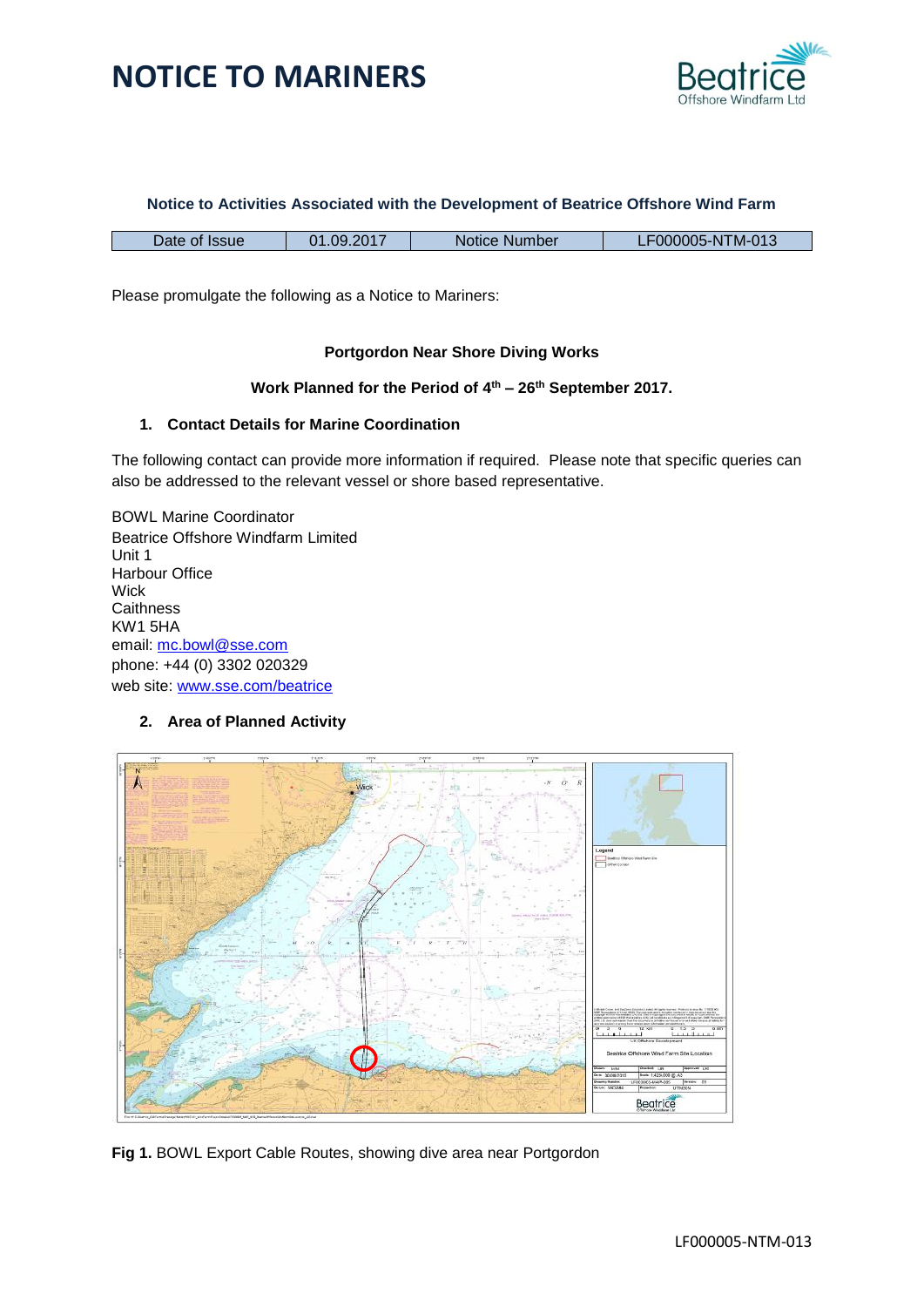



**Fig 2.** Work locations are approximately 420-450m from the Portgordon Beach near Buckie

| <b>Dive Locations</b> | <b>Latitude WGS84</b> | Longitude WGS84        |  |
|-----------------------|-----------------------|------------------------|--|
| EC <sub>1</sub>       | $57^{\circ}$ 40.113'N | $003^{\circ}$ 02.471'W |  |
| EC2                   | 57° 40.143'N          | $003^{\circ}$ 02.655'W |  |

## **3. Vessels Associated with the Activity**

| <b>DSV Aramis</b>                          |                                        |  |
|--------------------------------------------|----------------------------------------|--|
| <b>General Description and Dimensions:</b> | Aluminium Workboat; 15.7m, 4.95m 0.80m |  |
| <b>Call Sign:</b>                          | LDEH                                   |  |
| <b>MMSI:</b>                               | 257167000                              |  |
|                                            | Rob Brown                              |  |
| <b>Onshore Representative:</b>             | E-mail: rob.brown@nexans.com           |  |
|                                            | <b>AGDER DYKK AS</b>                   |  |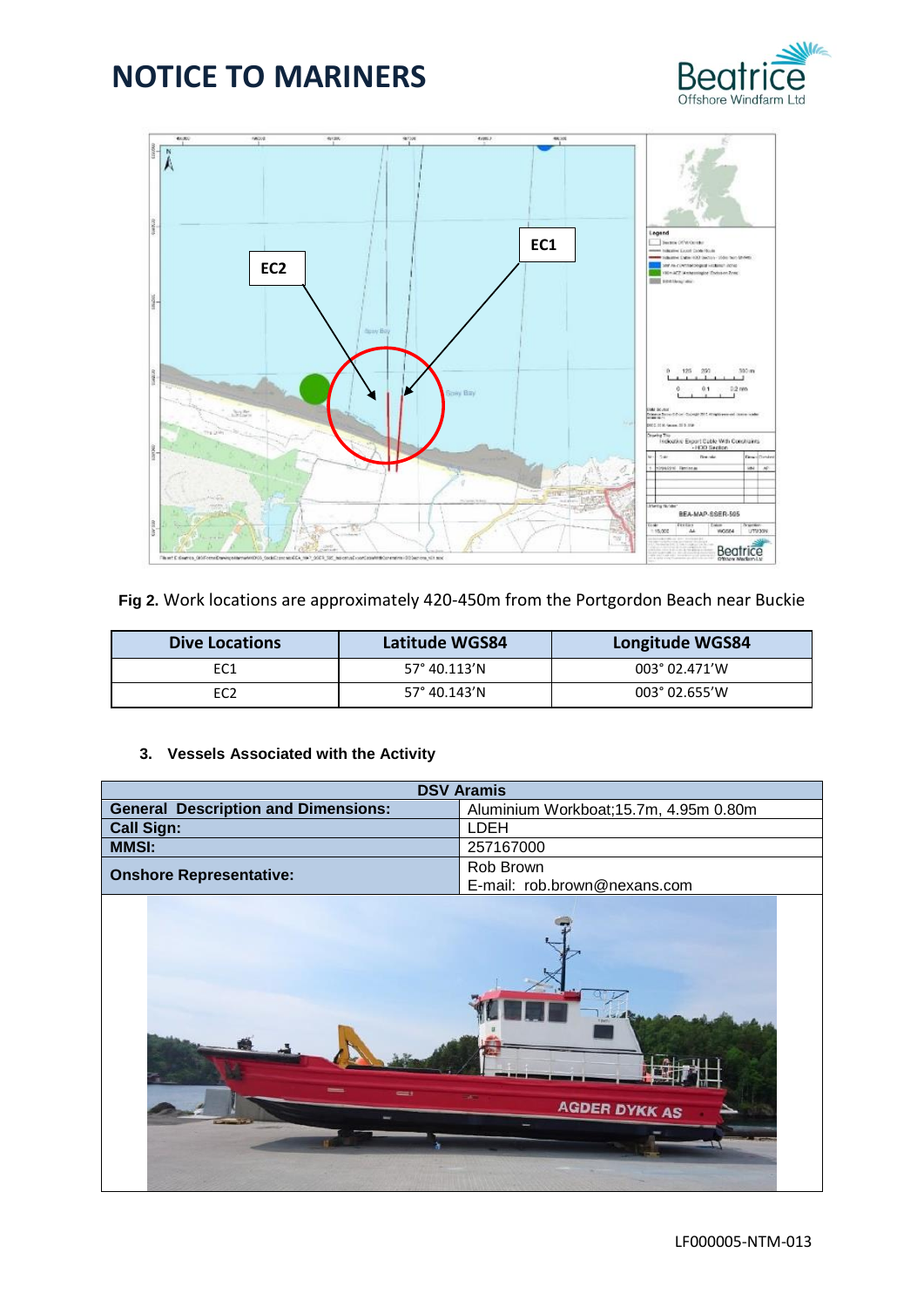

| <b>Dvergen</b>                                                                 |                              |  |  |
|--------------------------------------------------------------------------------|------------------------------|--|--|
| <b>General Description and Dimensions:</b><br>Tender Boat: 5.32m, 2.07m, 1.82m |                              |  |  |
| <b>Call Sign:</b>                                                              | n/a                          |  |  |
| <b>MMSI:</b>                                                                   | n/a                          |  |  |
| <b>Onshore Representative:</b>                                                 | Rob Brown                    |  |  |
|                                                                                | E-mail: rob.brown@nexans.com |  |  |



### **4. Work scope**

On behalf of Nexans Norway AS, Agder Dykk AS will install a pull in pipe to the already installed intake of the Export cable landfall pipe on both of the Export cable shore landing points. A surface diving operation will be conducted to install the pull in pipes over a distance of roughly 30m from the Export cable breakout location.

The dive support vessel Aramis will be positioned over the required location using a 4-point anchor system. Using a manually positioned dredging system, the divers will first clear the pipe trench over the 30m distance to a depth of 2m, moving the DSV on the anchors as required.



|  |  |  |  |  |  |  | Fig 3. Recoil balanced jet dredging equipment |
|--|--|--|--|--|--|--|-----------------------------------------------|
|--|--|--|--|--|--|--|-----------------------------------------------|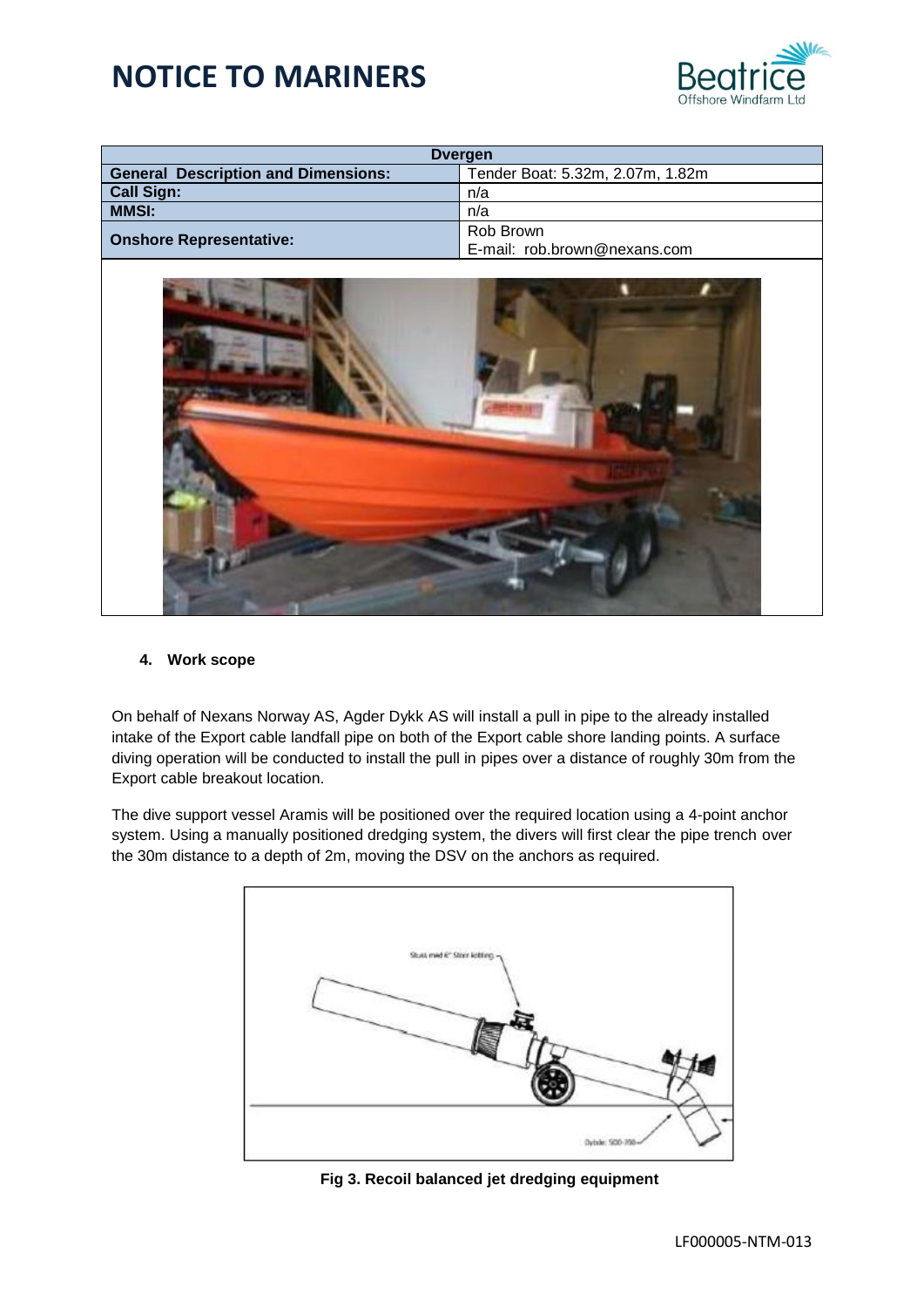

### **Installation of Pull in Pipe.**

When the clearing of the intake pipe is finished the work with installing a PE pull in pipe can begin.

The scope of work is to lower the PE pull in pipe to the seabed and connect it to the steel flange on the intake pipe.

The PE pipe will be welded together in Buckie Harbour with electro fusing and be sealed in both ends before it gets towed to site with DSV Aramis.

For lowering the PE pipe, which has a positive buoyancy, it will use concrete weights. The pipe will be positioned over the steel flange and a diver will carefully open the seal so the pipe will start to sink slowly to sea bottom while air escapes out via a valve in the opposite end.

The pipe will be positioned in front of the steel flange still floating in the other end.

A diver will use a lift bag to lift the PE pipe to the steel flange so the two parts can be connected.



**Fig 4. Steel flange and PE pipe connected**



**Fig 5. PE pipe with power cable inside on seabed.**

## **5. General Safety Advice**

All vessels engaged in the construction activity will exhibit appropriate lights and shapes prescribed by the International Regulations for Preventing Collisions at Sea; relative to their operations. All vessels engaged in the activity will also transmit an Automatic Identification System (AIS) message.

Whilst Diving operations are ongoing from the DSV Aramis it would be prudent for all vessels in the area to give the Aramis a wide berth of at least 250m, the support vessel will be used to monitor the area and warn other sea area users.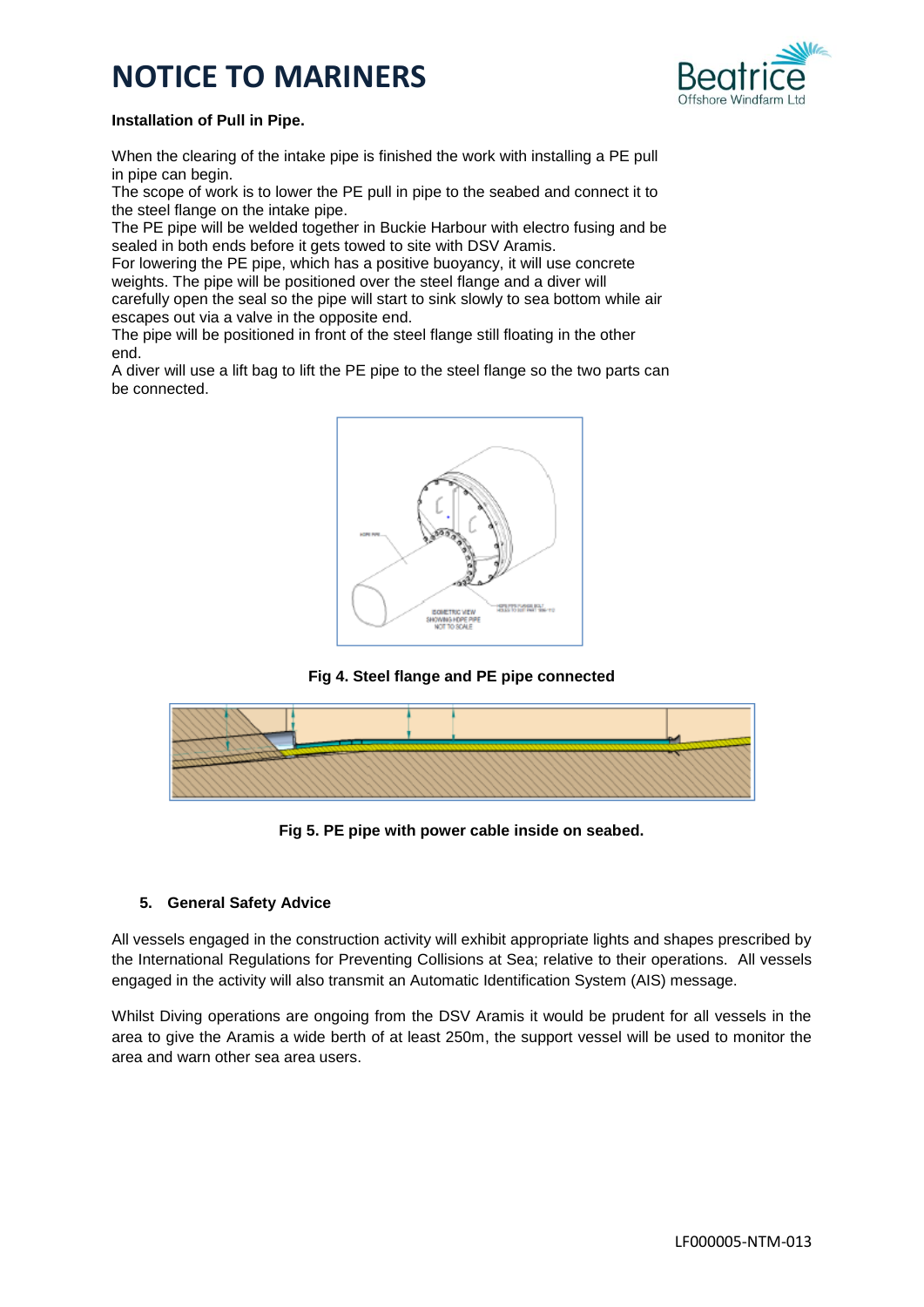

### **Use of Safety Zones within the Beatrice Offshore Windfarm Construction Area**

The Secretary of State for Business, Energy and Industrial Strategy (BEIS) has approved the use of safety zones under the *Energy Act 2004* for the installation of wind turbines and offshore transformer module foundations/substructures within the Beatrice Offshore Windfarm. The approval was granted on the 17th March 2017.

The Secretary of State has declared Safety Zones under the following terms:

## **During Construction**

- 500 metres radius around each wind turbine, offshore transformer module and/or their substructures and foundations comprising the Beatrice Offshore Wind Farm whilst work is being performed as indicated by the presence of construction vessels.
- It is noted that the 500 metre safety zones will roll with the installation activity with no more than two construction vessels working at any one time. Vessels are advised that anchors associated with the construction vessels may extend outside of the 500 metre safety zone.
- A 50 metres radius around each wind turbine, offshore transformer module and / or their substructure and foundations installed but waiting to be commissioned as part of the Beatrice Offshore Wind Farm.
- Positions of foundations installed will be promulgated within the Weekly Notice of Operations.

Only vessels associated with the Beatrice Offshore Wind Farm construction may enter statutory Safety Zones with prior permission.

The duty Guard Vessels and Marine Coordination centre will be responsible for monitoring and policing the Safety Zones; and can be contacted directly for advice.

Further information on the application of Safety Zones can be obtained from the Marine Coordinator.

Users are advised to keep clear of construction activities, including Safety Zones, within the Beatrice Offshore Windfarm construction area in line with Marine Guidance Note 372.

**ALL VESSELS ARE REQUESTED** to give all construction and support vessels a wide berth.

**MARINERS ARE REMINDED** to navigate with caution and keep continued watch on VHF Ch. 70 / 16 when navigating the area.

## **6. Dedicated Guard Vessels**

At present the Guard Vessels in place at Beatrice Offshore Windfarm Development Site are the Opportune WK 171 and Sardonyx BF 206.

Currently Guard Vessels rotate every 21 days with two permanently on location. They can be contacted on VHF Ch. 16.

Updates on Guard Vessels on location will be promulgated within the Weekly Notice of Operations.